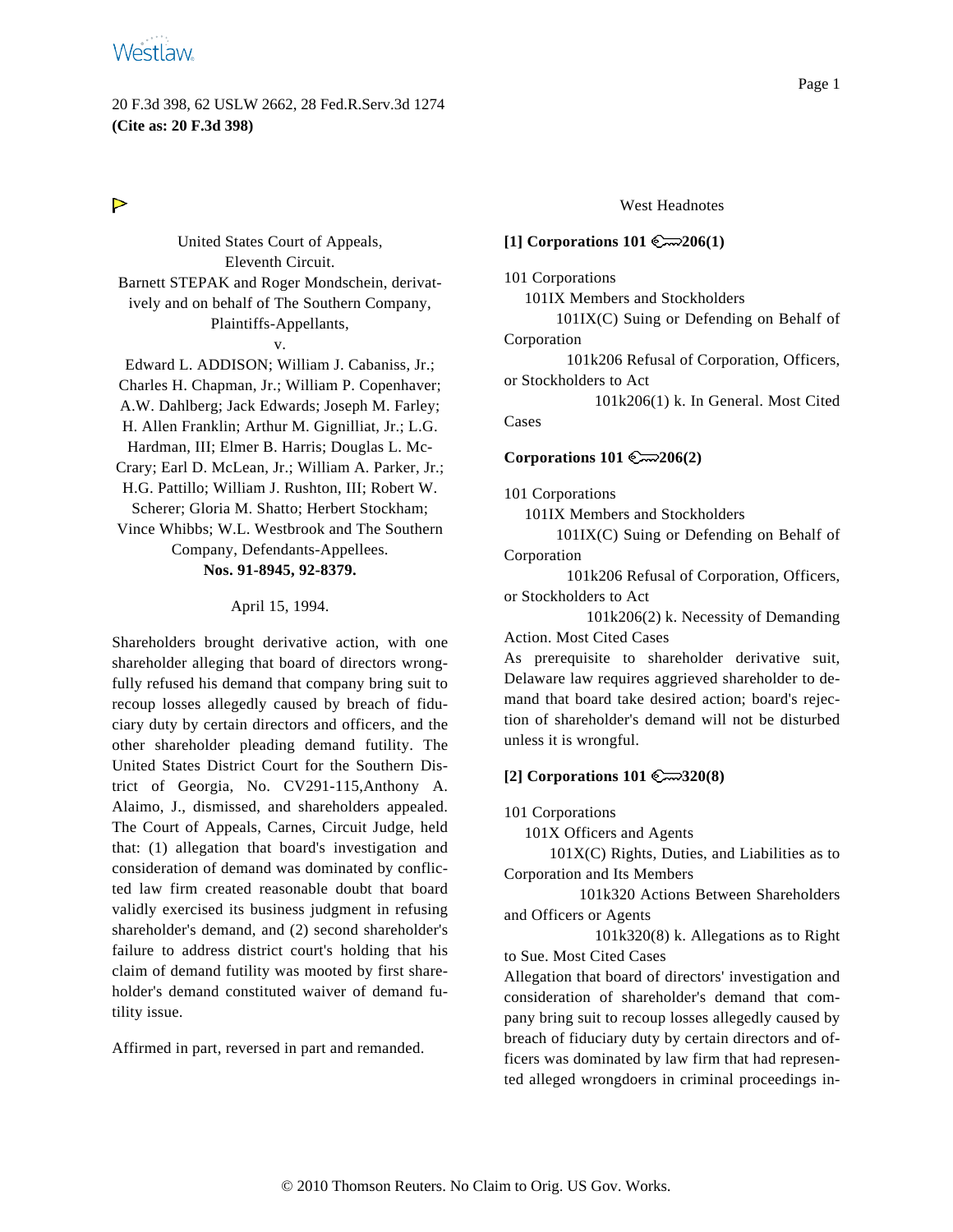volving very subject matter of the demand created reasonable doubt that board validly exercised its business judgment in refusing shareholder's demand, precluding dismissal of shareholder's derivative suit. Fed.Rules Civ.Proc.Rule 23.1, 28 U.S.C.A.

# **[3] Corporations 101 206(1)**

### 101 Corporations

101IX Members and Stockholders

101IX(C) Suing or Defending on Behalf of Corporation

101k206 Refusal of Corporation, Officers, or Stockholders to Act

101k206(1) k. In General. Most Cited

Under Delaware law, courts will respect board of directors' refusal of shareholder's demand unless such refusal is wrongful; board's refusal is only wrongful if it is not valid exercise of its business judgment.

### **[4] Corporations 101 320(11)**

101 Corporations

101X Officers and Agents

 $101X(C)$  Rights, Duties, and Liabilities as to Corporation and Its Members

101k320 Actions Between Shareholders and Officers or Agents

101k320(11) k. Evidence. Most Cited

Cases

Cases

Under Delaware's business judgment rule, courts presume that business decisions are made by disinterested directors acting on informed basis, in good faith and in honest belief that their actions are in corporation's best interests.

### **[5] Corporations 101 211(4)**

101 Corporations

101IX Members and Stockholders

101IX(C) Suing or Defending on Behalf of

Corporation

101k211 Pleading

tions as to Demand and Refusal. Most Cited Cases To survive motion to dismiss under rule governing derivative actions by shareholders, shareholder must allege with particularity facts that create reasonable doubt that board of directors' refusal of shareholder's request was in fact made on informed basis, in good faith, and with corporation's best interests in mind. Fed.Rules Civ.Proc.Rule 23.1, 28 U.S.C.A.

#### **[6] Corporations 101 206(1)**

101 Corporations

101IX Members and Stockholders

101IX(C) Suing or Defending on Behalf of Corporation

101k206 Refusal of Corporation, Officers, or Stockholders to Act

101k206(1) k. In General. Most Cited Cases

In wrongful refusal analysis under Delaware law, only issues are board of directors' good faith and reasonableness of board's investigation of shareholder's demand.

### **[7] Corporations 101 310(1)**

101 Corporations

101X Officers and Agents

 $101X(C)$  Rights, Duties, and Liabilities as to Corporation and Its Members

101k310 Management of Corporate Affairs in General

101k310(1) k. In General. Most Cited Cases

Under Delaware law, corporate directors are fiduciaries and as such owe corporation duty of care to inform themselves properly before making business decision.

#### **[8] Corporations 101 320(11)**

101 Corporations

101X Officers and Agents  $101X(C)$  Rights, Duties, and Liabilities as to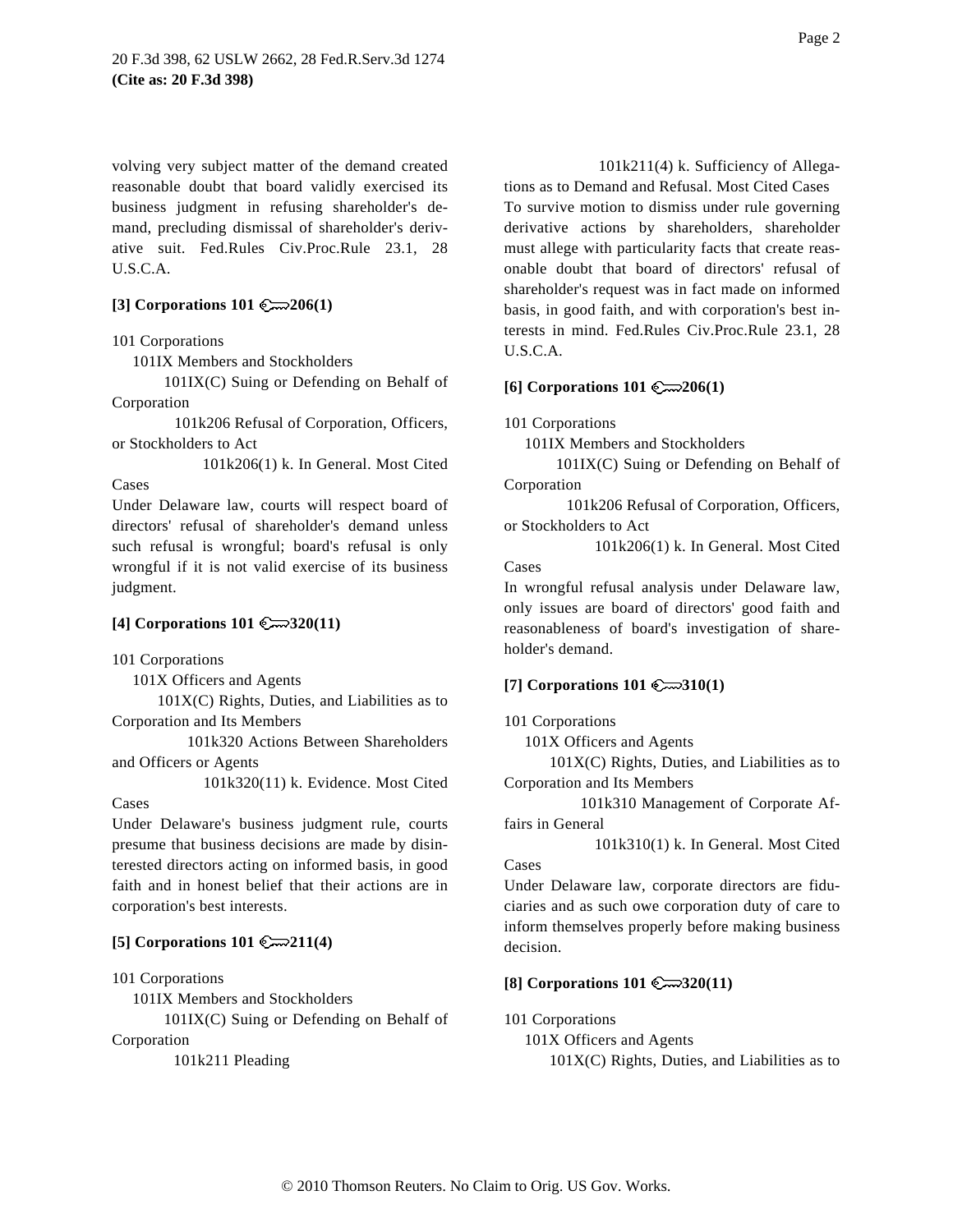#### Corporation and Its Members

101k320 Actions Between Shareholders and Officers or Agents

101k320(11) k. Evidence. Most Cited Cases

Business judgment rule has two aspects under Delaware law: it is presumed that corporate directors have informed themselves, prior to making business decision, of all material information reasonably available to them and, unless presumption is rebutted, directors are not personally liable for their managerial decisions.

# **[9] Corporations 101 211(4)**

101 Corporations

101IX Members and Stockholders

101IX(C) Suing or Defending on Behalf of Corporation

101k211 Pleading

101k211(4) k. Sufficiency of Allega-

tions as to Demand and Refusal. Most Cited Cases If shareholder pleads with sufficient particularity facts that, taken as true, show that board's consideration of his demand was dominated by law firm that represents or previously represented alleged wrongdoer in criminal proceedings related to very subject matter of the demand, then shareholder raises reasonable doubt that board's rejection of his demand was informed decision protected by business judgment rule; in such case, shareholder's complaint is entitled, on wrongful refusal theory, to survive motion to dismiss under rule governing derivative actions by shareholders. Fed.Rules Civ.Proc.Rule 23.1, 28 U.S.C.A.

### **[10] Corporations 101 320(5)**

101 Corporations

101X Officers and Agents

 $101X(C)$  Rights, Duties, and Liabilities as to Corporation and Its Members

101k320 Actions Between Shareholders and Officers or Agents

101k320(5) k. Failure of Action by Corporation and Demand That Action Be Brought.

### Most Cited Cases

In shareholder's derivative suit alleging that board of directors wrongfully refused his demand that company bring suit to recoup losses allegedly caused by breach of fiduciary duty by certain directors and officers, directors' knowledge of directors and officers liability insurance containing insured versus insured exclusion did not present "egregious" circumstances necessary to defeat application of business judgment rule.

### **[11] Federal Courts 170B 915**

170B Federal Courts

170BVIII Courts of Appeals

170BVIII(K) Scope, Standards, and Extent

170BVIII(K)7 Waiver of Error in Appellate Court

170Bk915 k. In General. Most Cited

#### Cases

Shareholder waives challenge to district court's holding that his claim of demand futility was mooted by another shareholder's demand by failing to address issue on appeal.

**\*399** John G. Bell,Bell & Pannell, Augusta, GA, Martin D. Chitwood, Atlanta, GA, Daniel W. Krasner, Wolf, Haldenstein, Adler, Freeman & Herz, Lawrence P. Kolker, Harvey Greenfield, New York City, for appellants in No. 91-8945.

Wallace E. Harrell, Gilbert, Harrell, Gilbert, Sumerford & Martin, Brunswick, GA, John J. Dalton, Troutman, Sanders, Lockerman & Ashmore, James E. Joiner, Kevin C. Greene, Atlanta, GA, Robert G. Stachler, Taft, Stettinius & Hollister, G. Jack Donson, Mark G. Kobasuk, Thomas Y. Allman, Cincinnati, OH, Ralph H. Greil, Troutman, Sanders, Atlanta, GA, William O. Fifield, Sidley & **\*400** Austin, Chicago, IL, for appellees in No. 91-8945 and 92-8379.

John C. Bell, Jr., Bell & Pannell, Augusta, GA, Lawrence P. Kolker, Wolf, Haldenstein, Alder, Freeman & Herz, Daniel Krasner, Harvey Greenfield, New York City, for appellants in No. 92-8379.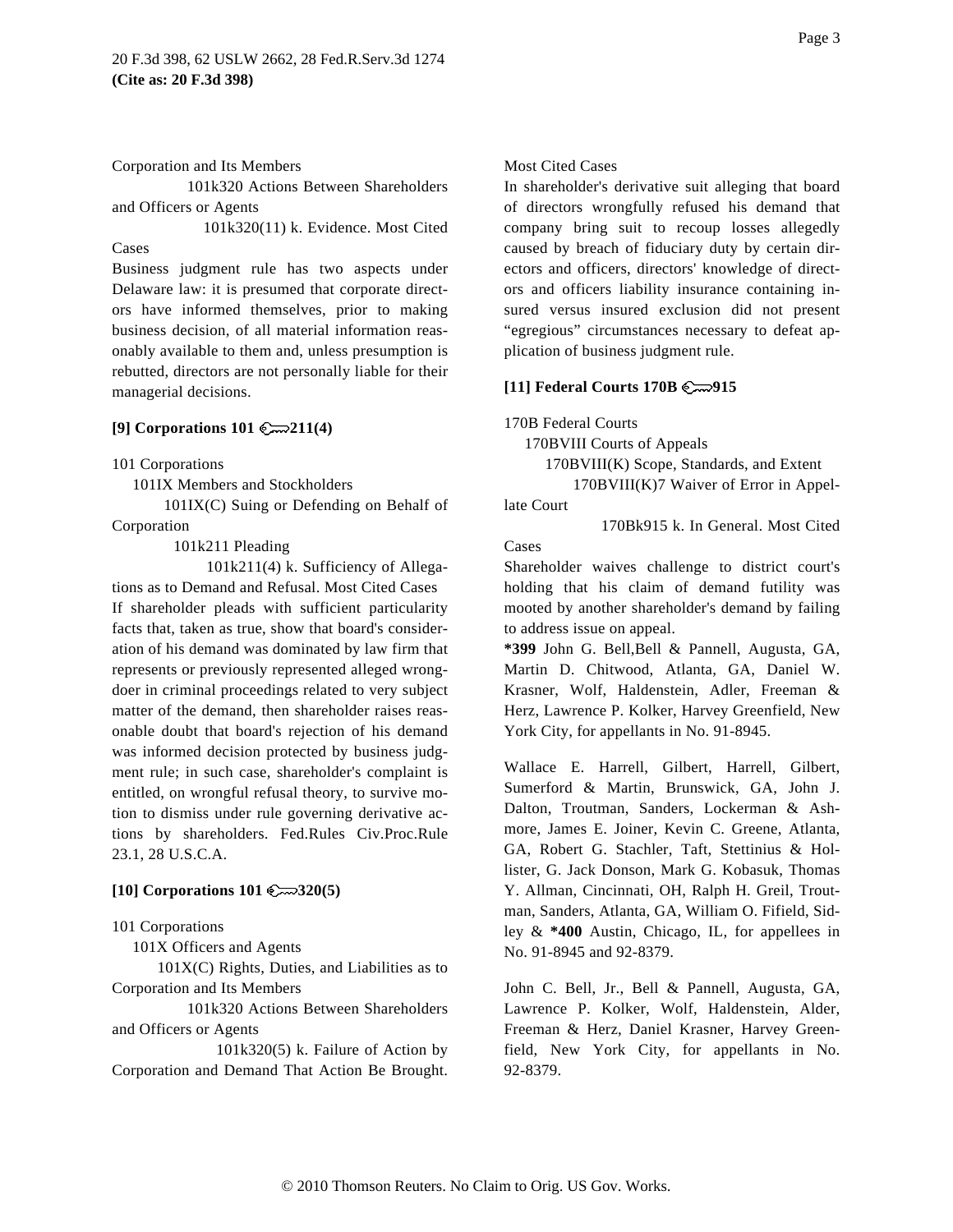Appeals from the United States District Court for the Southern District of Georgia.

Before BLACK and CARNES, Circuit Judges, and CLARK, Senior Circuit Judge.

CARNES, Circuit Judge:

#### **I. INTRODUCTION**

Appellants Barnett Stepak and Roger Mondschein are shareholders of the Southern Company ("Southern"), a major public utility holding company whose subsidiaries provide electricity to consumers in Alabama, Florida, Georgia, and Mississippi. Stepak demanded that the company bring suit to recoup losses allegedly caused by a breach of fiduciary duty by certain directors and officers of Southern and its subsidiaries. After an investigation, Southern's Board refused the demand. Stepak and Mondschein then filed this derivative suit, with Stepak alleging that the Board had wrongfully refused his demand. The district court dismissed the plaintiffs' amended complaint under Fed.R.Civ.P. 23.1 and the plaintiffs appeal.

Stepak alleges that the Board's investigation and consideration of the demand was dominated by a law firm that had represented the alleged wrongdoers in criminal proceedings involving the very subject matter of the demand. We hold that this allegation creates a reasonable doubt that the Board validly exercised its business judgment in refusing Stepak's demand, and therefore we reverse as to Stepak.

Mondschein did not make a demand on the Board and instead pleaded demand futility. The district court held that Stepak's demand mooted Mondschein's claim of demand futility, and Mondschein does not argue to the contrary on appeal. We therefore affirm as to Mondschein.

### **II. BACKGROUND**

Page 4

By letter of July 12, 1990, Stepak demanded that Southern's Board of Directors ("the Board") bring suit to recover damages against two groups of current and former directors and officers for breach of fiduciary duty and violation of various statutes. First, Stepak alleged that after Southern's enormous investment in constructing the Alvin W. Vogtle Electric Generating Plant began to turn sour, certain named inside directors and corporate officers ("the insider defendants") embarked on a pattern of illegal activity designed to entrench themselves in power and to shield their actions from regulatory oversight. These illegal activities allegedly spurred investigations by the Justice Department, the Internal Revenue Service, the Securities and Exchange Commission, and various state agencies. Stepak alleged that in order fraudulently to reduce their tax bills, Southern and its subsidiaries, at the direction of the insider defendants, "improperly deduct [ed] as expenses many millions of dollars worth of spare parts that were required to be treated as inventory." He also alleged that the insider defendants violated the Racketeer Influenced and Corrupt Organizations Act (RICO), 18 U.S.C.A. §§ 1961-1968 (1984 & Supp.1993), by:

conducting the Company's affairs through a pattern of racketeering activity by acts of mail and wire fraud, laundering money with the intent to evade federal income taxes and reporting requirements, using such laundered money to bribe elected officials, extorting money from Southern's employees for illegal campaign contributions, committing acts of fraud in the sale of securities, and directing acts of violence and/or threats against witnesses or informants expected to testify before the federal grand juries or communicate with law enforcement officials.

Second, Stepak also alleged that *each* of Southern's directors, inside and outside, from 1985 to 1988, violated section 11 of the 1933 Securities Act, 15 U.S.C.A. § 77k (1981 & Supp.1993), by making material misrepresentations and omissions in SEC filings. These filings allegedly failed to disclose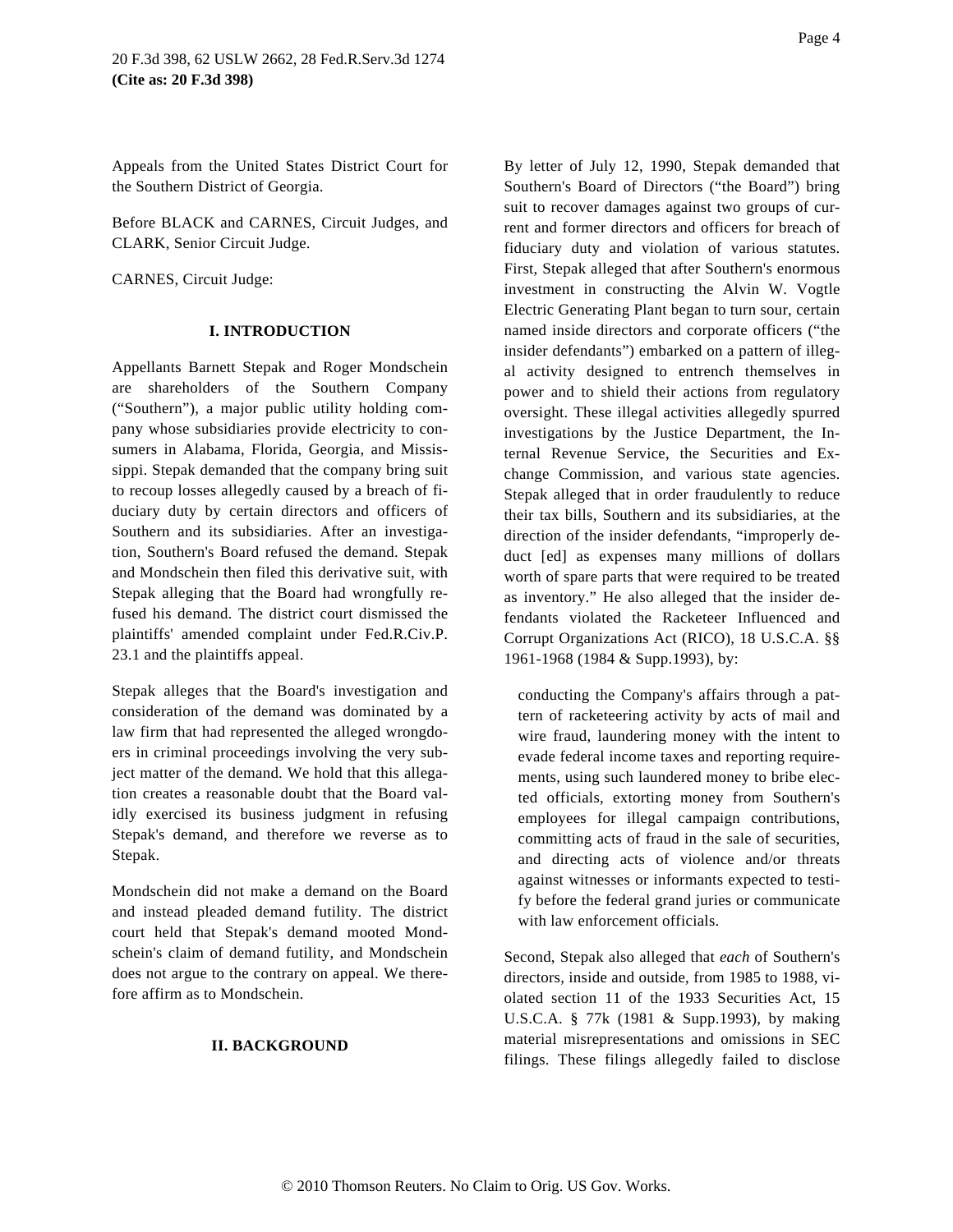material facts about the problematic Vogtle project, **\*401** Southern's improper accounting practices, the spare parts fraud, and the illegal political contribution schemes. These failures to disclose allegedly resulted in a class action lawsuit against Southern and in an SEC enforcement investigation.

Stepak demanded a response to his letter within twenty days. On July 27, 1990, John Dalton, an attorney with Southern's general counsel, the Atlanta law firm Troutman, Sanders, Lockerman & Ashmore ("Troutman Sanders"), replied, on behalf of the Board, that the Board would accord Stepak's demand "full and appropriate attention" but noted that twenty days was an altogether "unreasonable" time frame for the Board to conduct "a thorough review of the matters referenced in your letter." The Board scheduled a special meeting at its corporate headquarters in Atlanta for September 21, 1990, and invited Stepak's counsel to make a presentation at the special meeting.

Over the next two months, Troutman Sanders provided the Board with ten volumes of "detailed factual outlines and summaries, supporting documentation and legal analyses responsive to each specific area" raised by Stepak. The outside directors retained William Fifield of the law firm Sidley & Austin as their independent counsel. On September 21, 1990, Southern's twelve outside directors, who constitute a majority of the Board, met and heard presentations on Stepak's various allegations. These presentations were made primarily by attorneys from Troutman Sanders. Mr. Fifield also addressed the outside directors approximately halfway through the September 21 meeting. After the various presentations and a general discussion, the outside directors unanimously voted to reject Stepak's demand. On September 24, the outside directors reconvened to discuss and approve a letter drafted by Troutman Sanders rejecting Stepak's demand. Mr. Fifield was not present at the September 24 meeting.

Stepak and Mondschein filed their initial derivative complaint on April 10, 1991. The complaint asserts

one claim against the insider defendants alleging a pattern of racketeering activity in violation of RICO. The complaint further asserts two claims against all of the individual defendants for breach of fiduciary duty and gross negligence in approving, ratifying, or participating in the alleged illegal activities. To establish standing to proceed derivatively, Stepak alleged that the outside directors wrongfully refused his demand. Mondschein, who had not made a demand upon the Board, alleged that demand was futile and therefore excused. On September 24, 1991, the district court dismissed the suit under Fed.R.Civ.P. 23.1 for failure to allege with particularity facts demonstrating that the outside directors' refusal of Stepak's demand was wrongful. The district court also held that Stepak's demand mooted Mondschein's claim of demand futility. The plaintiffs appealed this dismissal in case no. 91-8945. This Court remanded to allow the plaintiffs to move for relief from the judgment and for leave to replead. The district court granted the plaintiffs' motions, and vacated its earlier dismissal<br>order. The plaintiffs subsequently filed their amended complaint. FN2 The defendants again moved to dismiss under Fed.R.Civ.P. 12(b)(6) and

> FN1. Although this Court retained jurisdiction when it remanded in case no. 91-8945, the district court's vacation of its initial order of dismissal moots the appeal in no. 91-8945.

23.1. The district court granted the motion to dismiss on March 20, 1992, and this appeal ensued.

> FN2. The amended complaint differs from the original complaint only in the addition of one paragraph, which alleges that the outside directors acted in bad faith because they were aware that acceptance of Stepak's demand would result in the loss of their liability insurance coverage. *See infra,* at 411. References to the complaint apply to both the original and amended complaints unless otherwise noted.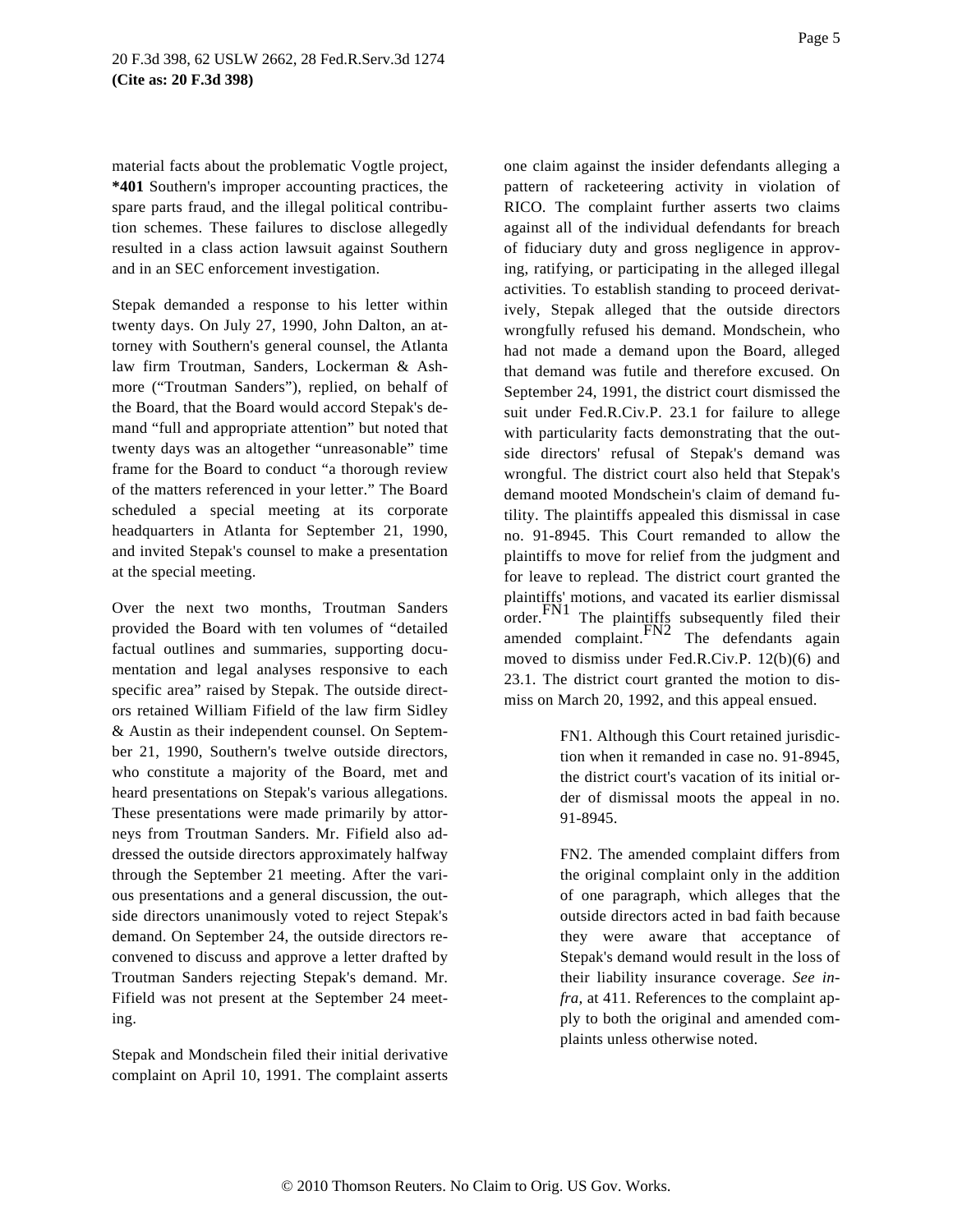#### **III. DISCUSSION**

There are two issues in this appeal. First, has Stepak alleged with sufficient particularity facts that, taken as true, create a reasonable doubt either that the outside directors of Southern conducted a reasonable investigation of his allegations or that they acted in good faith in refusing his demand? Second, did Stepak's demand on the Board moot Mondschein's claim that demand was excused **\*402** because futile? We review the district court's Rule 23.1 dismissals for abuse of discretion. *See Rothenberg v. Security Management Co.,* 667 F.2d 958, 960 (11th Cir.1982); *cf. Peller v. Southern Co.,* 911 F.2d 1532, 1536 (11th Cir.1990) (reviewing the denial of a Rule 23.1 motion to dismiss for abuse of discretion). Because Southern is a Delaware corporation, Delaware law governs the extent of the demand requirement and the circumstances under which Stepak may proceed derivatively notwithstanding the outside directors' refusal of his demand. *See Kamen v. Kemper Financial Serv., Inc.,* 500 U.S. 90, 101-03, 111 S.Ct. 1711, 1719, 114 L.Ed.2d 152 (1991); *Burks v. Lasker,* 441 U.S. 471, 486, 99 S.Ct. 1831, 1841, 60 L.Ed.2d 404 (1979); *cf. Peller,* 911 F.2d at 1536 (accepting the parties' view that Delaware law governs issues relating to Southern).

[1] "A cardinal precept of the General Corporation Law of the State of Delaware is that directors, rather than shareholders, manage the business and affairs of the corporation." *Aronson v. Lewis,* 473 A.2d 805, 811 (Del.1984); *accord Spiegel v. Buntrock,* 571 A.2d 767, 772-73 (Del.1990); *see* 8 Del.C. § 141(a) (1992). Shareholder derivative suits restrict a board of directors' managerial authority. Therefore, as a prerequisite to a shareholder derivative suit, Delaware law requires an aggrieved shareholder to demand that the board take the desired action. *Spiegel,* 571 A.2d at 773. The board's rejection of the shareholder's demand will not be disturbed unless it is wrongful. *See id.* at 775 (citing *Stotland v. GAF Corp.,* 469 A.2d 421, 422 (Del.1983), *and Zapata Corp. v. Maldonado,* 430

A.2d 779, 784-86 (Del.1981)). Alternatively, a shareholder may plead that demand is excused because futile. *See Levine v. Smith,* 591 A.2d 194, 200 (Del.1991). The demand requirement "insure[s] that a stockholder exhausts his intracorporate remedies, and ... provide[s] a safeguard against strike suits." *Aronson,* 473 A.2d at 811-12. Pre-suit demand affords the board an opportunity to address the shareholder's concerns without litigation and to decide what corporate action, if any, is in the best interests of the corporation and *all* of its shareholders. *See Spiegel,* 571 A.2d at 773 (Del.1989).

In addition, Fed.R.Civ.P. 23.1 and Delaware Chancery Rule 23.1 require derivative plaintiffs to satisfy more stringent pleading requirements than the notice pleading regime of Rules 8 and 12(b)(6). Federal Rule 23.1 provides in part:

The [derivative] complaint shall also allege with particularity the efforts, if any, made by the plaintiff to obtain the action the plaintiff desires from the directors or comparable authority and, if necessary, from the shareholders or members, and the reasons for the plaintiff's failure to obtain the action or for not making the effort.

(The wording of Delaware Chancery Court Rule 23.1 is identical to its federal counterpart in all material respects.) The heightened pleading standard further reinforces the notion that a shareholder derivative suit is an extraordinary procedural device, "to be used only when it is clear that the corporation will not act to redress the alleged injury to itself." 7C Charles A. Wright, Arthur R. Miller, & Mary Kay Kane, *Federal Practice and Procedure: Civil 2d* § 1831, at 96 (1986); *see Levine,* 591 A.2d at 200; *Aronson,* 473 A.2d at 811-12.

Stepak and Mondschein argue that Fed.R.Civ.P. 23.1 creates a federal pleading standard as to the level of particularity required to maintain a shareholder derivative suit. They argue that the federal standard is more forgiving than that applied in Delaware. The defendants deny the existence of a more lenient federal standard and argue that the dis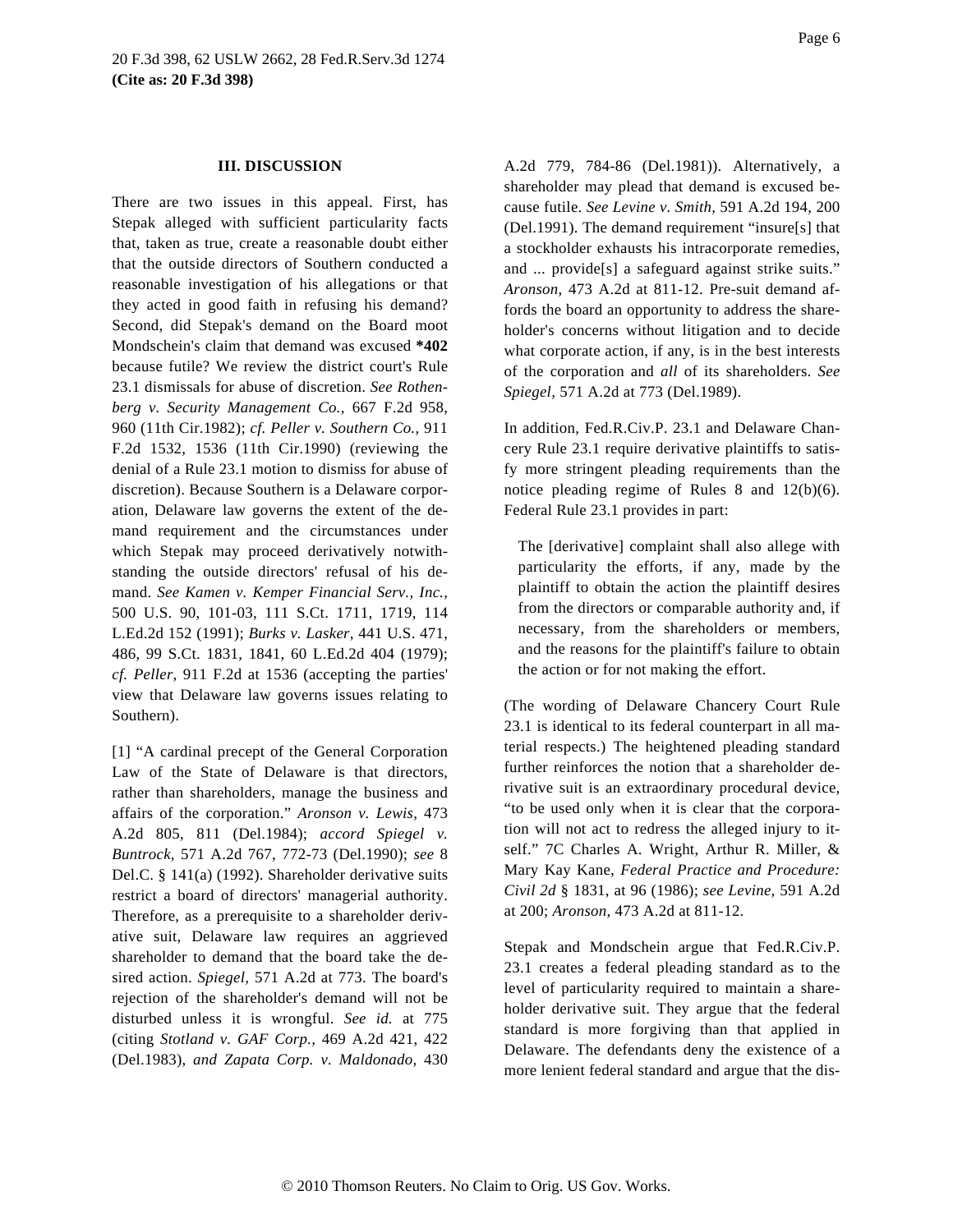trict court properly looked to the degree of particularity required under Delaware law. Because we conclude that the plaintiffs have satisfied the particularity standards even as they have been enunciated by the Delaware courts, we venture no opinion as to whether "with particularity" means something less exacting in federal courts than in Delaware courts, nor do we decide whether the particularity standard is governed by state or federal law.

Stepak and Mondschein sought to guarantee their suit's survival by alleging both wrongful refusal (as to Stepak) and demand futility (as to Mondschein). We address each of these contentions separately.

# **\*403** A. STEPAK'S CLAIM OF WRONGFUL RE-FUSAL

 $[2][3][4][5][6]$  A board's affirmative decision not to pursue a shareholder's demand is an exercise of the board's managerial power. *See Spiegel v. Buntrock,* 571 A.2d 767, 773-74 (Del.1990). Under Delaware law, courts will respect such a refusal unless it is wrongful. *Zapata Corp. v. Maldonado,* 430 A.2d 779, 784 (Del.1980). A board's refusal is only wrongful if it is not a valid exercise of its business judgment. *Aronson,* 473 A.2d at 813. Under the business judgment rule, courts presume that business decisions are made by disinterested directors acting "on an informed basis, in good faith and in the honest belief that their actions are in the corporation's best interest." *Grobow v. Perot,* 539 A.2d 180, 187 (Del.1988). "Unless the business judgment rule does not protect the refusal to sue, the shareholder lacks the legal managerial power to continue the derivative action, since that power is terminated by the refusal." *Aronson,* 473 A.2d at 813 (citing *Zapata,* 430 A.2d at 784). The business judgment rule thus functions "as a judicial acknowledgement of a board of directors' managerial prerogatives." *Spiegel,* 571 A.2d at 774. In order to survive a Rule 23.1 motion to dismiss, a shareholder must allege with particularity facts that "create a reasonable doubt that" the board's refusal was in fact made on an informed basis, in good faith, and with the corporation's best interests in mind. *Levine,* 591 A.2d at 211. Conclusory allegations will not satisfy the plaintiffs' burden under Rule 23.1. *Starrels v. First Nat'l Bank of Chicago,* 870 F.2d 1168, 1172 (7th Cir.1989); *Grobow,* 539 A.2d at 187. In a wrongful refusal analysis the only issues are the board's good faith and the reasonableness of the board's investigation of the shareholder's demand. *Levine,* 591 A.2d at 212; *Spiegel,* 571 A.2d at 777.

# **1. The Reasonableness of the Board's Investigation**

[7][8] Corporate directors are fiduciaries and as such owe the corporation a duty of care to inform themselves properly before making a business decision. *Smith v. Van Gorkom,* 488 A.2d 858, 872-73 (Del.1985) The business judgment rule has two aspects. First, we presume that corporate "directors have informed themselves 'prior to making a business decision, of all material information reasonably available to them.' " *Id.* at 872 (quoting *Aronson,* 473 A.2d at 812). Second, unless the presumption is rebutted, the directors are not personally liable for their managerial decisions. *See* Robert C. Clark, *Corporate Law* § 3.4, at 123 (1986). The rule is designed "to protect and promote the full and free exercise of the managerial power granted to Delaware directors." *Smith,* 488 A.2d at 872 (citing *Zapata,* 430 A.2d at 782). To avoid application of the rule, Stepak must allege particular facts sufficient to raise a reasonable doubt that the outside directors properly informed themselves prior to rejecting his demand.

Stepak proffers a number of reasons for believing the outside directors' investigation was insufficient to render them properly informed. Only one of these theories has the potential to survive the defendants' Rule 23.1 motion. Paragraph 97 of the complaint alleges that:

[T]he Board members were merely passive recipients of the product of an "investigation" orches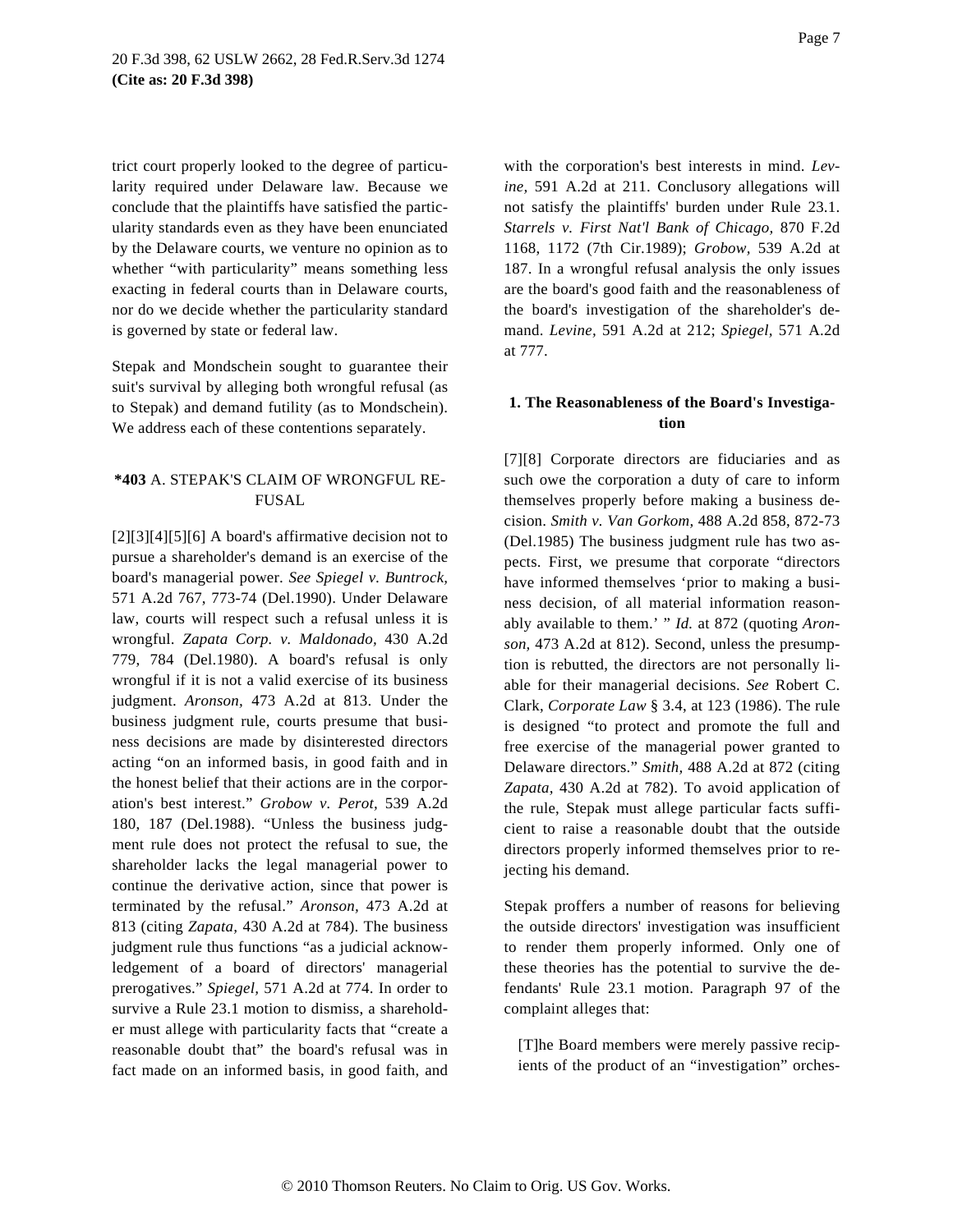trated by Southern's counsel. Moreover, Southern's counsel, the firm of Troutman, Sanders, Lockerman & Ashmore, defended Southern's officers and directors in the criminal investigations described hereinabove and therefore had an irreconciable [sic] conflict of interest in its conduct of the "investigation" purportedly undertaken by the Board.

Stepak's complaint and its attached exhibits allege that Troutman Sanders dominated the outside directors' consideration of Stepak's demand by orchestrating the investigation into Stepak's allegations and by providing legal advice concerning those allegations. The complaint and exhibits further allege that Troutman Sanders had a conflict with respect to the subject matter of the investigation. We apply Delaware law in addressing the sufficiency of these allegations. We first consider whether domination, in the manner described by the pleadings, of a board's consideration of a shareholder's derivative demand by a law firm that has represented**\*404** the alleged wrongdoers in criminal proceedings involving the very subject matter of that demand, would raise a reasonable doubt that the board has properly informed itself prior to rejecting the shareholder's demand. We conclude that it would raise such a doubt. We next consider whether Stepak's complaint and its attached exhibits allege with sufficient particularity facts indicating that Troutman Sanders was such a firm and that it dominated the outside directors' consideration of Stepak's demand. We conclude that they do. We, therefore, conclude that Stepak's complaint raises a reasonable doubt that the Board acted in an informed manner in rejecting his demand.

a. Domination by a Conflicted Law Firm FN3 of a Board's Consideration of a Shareholder's Demand Would Create a Reasonable Doubt that the Board Validly Exercised Its Business Judgment in Rejecting the Shareholder's Demand.

FN3. Throughout this opinion we do not

use the term "conflicted law firm" to refer solely to a firm having a conflict of interest that would necessarily require disqualification under rules of legal ethics. We use the term in a broader sense to designate any law firm that undertakes to provide legal services, whether investigatory or advisory, to a corporation in connection with a shareholder derivative demand, after having represented an alleged wrongdoer in a criminal investigation involving subject matter that overlaps with that of the demand.

It has long been debated whether it is ever appropriate for the same counsel to simultaneously represent both the corporation and the insider defendants in a shareholder derivative suit. This case does not involve simultaneous dual representation in the actual derivative lawsuit, but rather successive dual representation in the period prior to the filing of the derivative lawsuit. Nonetheless, the two situations are sufficiently analogous that an analysis of the former helps to elucidate the latter.

Although the corporate entity is a nominal defendant, it is in reality the ultimate beneficiary of any recovery against the insider defendants. *E.g., Clark v. Lomas & Nettleton Financial Corp.,* 79 F.R.D. 658, 659-60 (N.D.Tex.1978); *Messing v. FDI, Inc.,* 439 F.Supp. 776, 779 (D.N.J.1977). Thus, if the derivative suit is meritorious, the interests of the corporate entity and the interests of the insider defendants are likely to be directly adverse. FN4 Succinctly put, the question is this: "[C]an an attorney render truly impartial advice to the corporate client where the interests of his individual clients will inevitably be affected by the character of the corporation's response to the suit?" Note, *Independent Representation for Corporate Defendants in Derivative Suits,* 74 Yale L.J. 524, 531 (1965); *see Cannon v. U.S. Acoustics Corp.,* 398 F.Supp. 209, 220 (N.D.Ill.1975) (rejecting potentially conflicted counsel's offer to withdraw from representation of individual defendants but requiring the corporation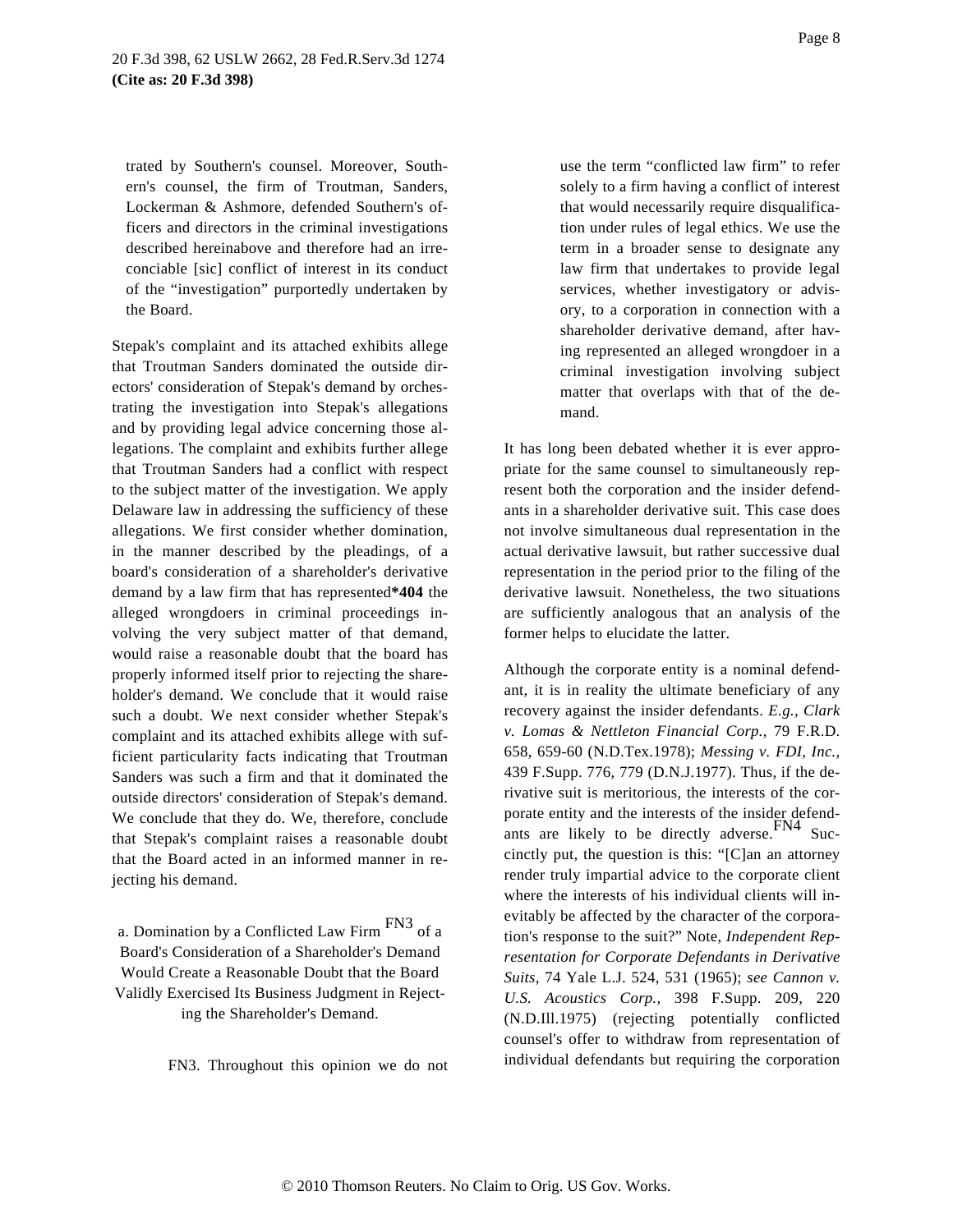to obtain independent counsel), *aff'd in relevant part,* 532 F.2d 1118, 1119 (7th Cir.1976) (per curiam); *Lewis v. Shaffer Stores Co.,* 218 F.Supp. 238, 240 (S.D.N.Y.1963) (requiring corporation to obtain independent counsel when corporation's general counsel had also represented the insider defendants and when the interests of the corporation and the insiders were clearly adverse on the face of the complaint).

> FN4. Such will not always be the case. It may be that successful prosecution of the suit against the wrongdoers would expose the corporation itself to liabilities or other negative consequences that would far outweigh any possible recovery from the wrongdoers. *See In re Consumers Power Co. Derivative Litig.,* 132 F.R.D. 455, 485-86 (E.D.Mich.1990). In such a case, both the corporation and the insider defendants would have an interest in seeing the derivative suit dismissed, although obviously for different reasons.

The same concerns enunciated by courts and commentators with respect to dual representation in the derivative lawsuit itself also arise at the demand stage, when the corporation must initially determine whether to pursue its potential claims against the alleged wrongdoers. "The initial decision then as to what role if any the corporation should take must in the first instance be made completely free from any actual or apparent conflict." *Messing,* 439 F.Supp. at 782. True, if the derivative suit lacks merit then the corporation's and the alleged wrongdoers' interests will be aligned; both will want the derivative suit to be terminated. However, to properly distinguish between **\*405** meritorious and frivolous shareholder allegations, corporate counsel must be able to exercise independent professional judgment, free of any bias in favor of his individual clients. Note, *supra,* 74 Yale L.J. at 531. As the D.C. Circuit has observed in the labor union context, "counsel who are chosen by and represent [union] officers charged with misconduct, and who also

represent the union, are not able to guide the litigation in the best interest of the union because of the conflict in counsel's loyalties." *Milone v. English,* 306 F.2d 814, 817 (D.C.Cir.1962). If the charges against the union officials "have substance[,] a sound resolution may be prevented by the very fact of dual representation [of the union and the alleged wrongdoer officers] during the process leading to a [union] decision with respect to the charges." *Id.* In *Murphy v. Washington Am. League Base Ball Club, Inc.,* 324 F.2d 394, 398 (D.C.Cir.1963), the D.C. Circuit indicated that the concerns voiced in *Milone* are equally applicable in the shareholder derivative context. We agree.

In another union derivative suit, *Yablonski v. United Mine Workers,* the D.C. Circuit held that " '[w]here, as here, union officials are charged with breach of fiduciary duty, the [union] is entitled to an evaluation and representation of its institutional interests by independent counsel, *unencumbered by potentially conflicting obligations to any defendant officer.* ' " 454 F.2d 1036, 1041 (D.C.Cir.1971) (quoting *International Brotherhood of Teamsters v. Hoffa,* 242 F.Supp. 246, 256 (D.D.C.1965)) (emphasis added). The *Yablonski* court rejected the argument that dual representation was permissible because the union's institutional interests were aligned with those of the defendant officers, reasoning that, "[t]hat approach puts the cart before the horse." *Id*. The same is true in the shareholder derivative context; only after a reasonable and impartial investigation can a board of directors determine, consistent with its fiduciary duties, where the corporation's interests lie. When a board chooses to delegate its investigatory duties, it must do so reasonably. *See* 8 Del.C. § 141(e).

We take it as axiomatic that a board would not be acting consistently with its fiduciary duties were it to reject a shareholder demand based on an investigation and presentation by the alleged wrongdoers. *See, e.g., Smith v. Van Gorkom,* 488 A.2d 858, 874 (Del.1985). Likewise, when a board chooses to entrust its investigation to a law firm-and it is unques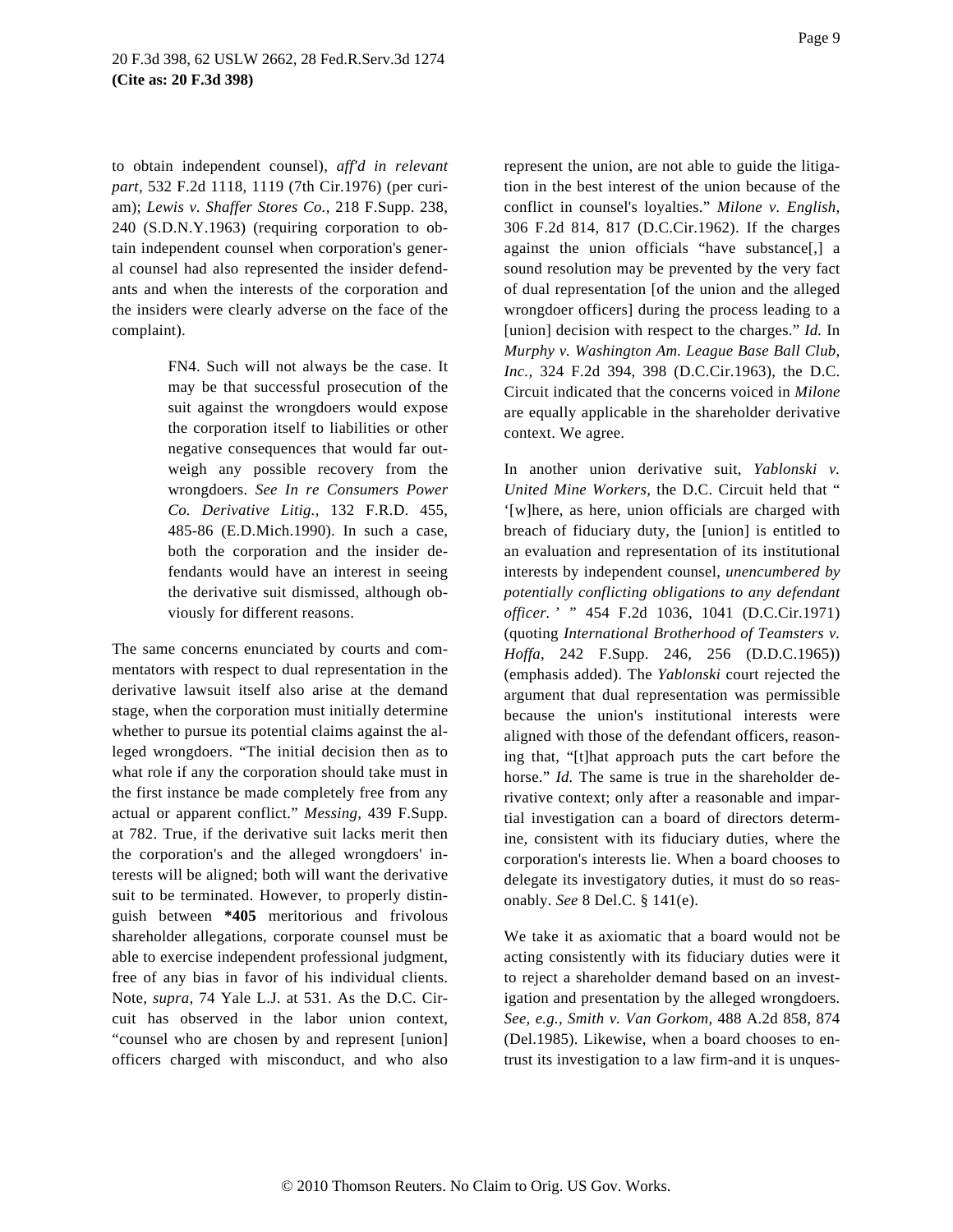tionably the board's prerogative to do so-the directors must ensure that counsel is capable of independently evaluating the corporation's interests. Selection of a law firm that has actually represented the alleged wrongdoers in proceedings related to the very subject matter that the law firm is now asked to neutrally investigate reaches, in our opinion, the level of gross negligence and is incompatible with a board's fiduciary duty to inform itself "of all material information reasonably available" prior to making a business decision. *Smith v. Van Gorkom,* 488 A.2d 858, 872 (Del.1985). Such a shortcoming strips a board's rejection of a shareholder demand of the protection of the business judgment rule.

A law firm's representation of the alleged wrongdoers in criminal investigations is clearly incompatible with its simultaneous handling of a reasonable and neutral investigation of their conduct on behalf of the corporation. However, dual representation of the corporation and the alleged wrongdoers is also problematic when the two representations are undertaken successively instead of simultaneously. In either case:

counsel might have had to assert positions antagonistic to those dutifully urged or to be urged in defense of the individual officers. Conversely, counsel might have been deterred from aggressively representing the interests of the [union] and its members because of a *lingering allegiance* to these officers.

*Weaver v. United Mine Workers,* 492 F.2d 580, 584 (D.C.Cir.1973) (labor union derivative suit) (emphasis added). There is a strong possibility that a "lingering allegiance" toward the insider defendants will color or otherwise bias counsel's investigation of the allegations against its former clients, as well as any legal advice counsel provides to the corporation about the matter. This is especially true when the prior representation was in relation to criminal proceedings. The **\*406** risk of spill-over loyalties is especially high in this context: counsel, who until recently advocated the position of the alleged wrongdoers, is now asked to investigate their conduct objectively and impartially and to advise an alleged victim whether it should seek to recover from them. That asks too much of human nature, given that a fair and thorough review might lead the corporation to sue the former clients. We believe that it is unreasonable for a board of directors to entrust its investigation of a shareholder's demand to

conflicted counsel.

In addition to the problem of lingering and divided loyalties, a law firm that had previously defended the alleged wrongdoers would be hampered in its investigation of the shareholder's allegations by its continuing duty to preserve the secrets and confidences of its former clients. Absent consent, the Code of Professional Responsibility bars a lawyer from revealing a confidence or secret of his client. See Ga.Code of Professional Responsibility DR 4-101(B). Although "confidences" as used in the Code refers solely to communications protected by the attorney-client privilege, *id.* DR 4-101(A), "secrets" is a broader concept and covers all "other information gained in the professional relationship that the client has requested be held inviolate or *the disclosure of which* would be embarrassing or *would be likely to be detrimental to the client.*" *Id.* (emphasis added). The lawyer should not accept employment that "might require such disclosure." *Id.* EC 4-5. A lawyer's ethical obligation of confidentiality continues even after the termination of the lawyer-client relationship, *id.* EC 4-6, and includes an obligation to exercise care "to prevent the disclosure of the confidences and secrets of one client to another." *Id.* EC 4-5.

> FN5. Southern is headquartered in Atlanta, Georgia, and Troutman Sanders is an Atlanta-based firm. We therefore assume for the sake of this analysis that the Georgia Code of Professional Responsibility applies. However, these same basic standards of ethical conduct are demanded of counsel in every state. *See, e.g.,* Del.Rules of Professional Conduct, Rule 1.6 & cmt. ¶ 5,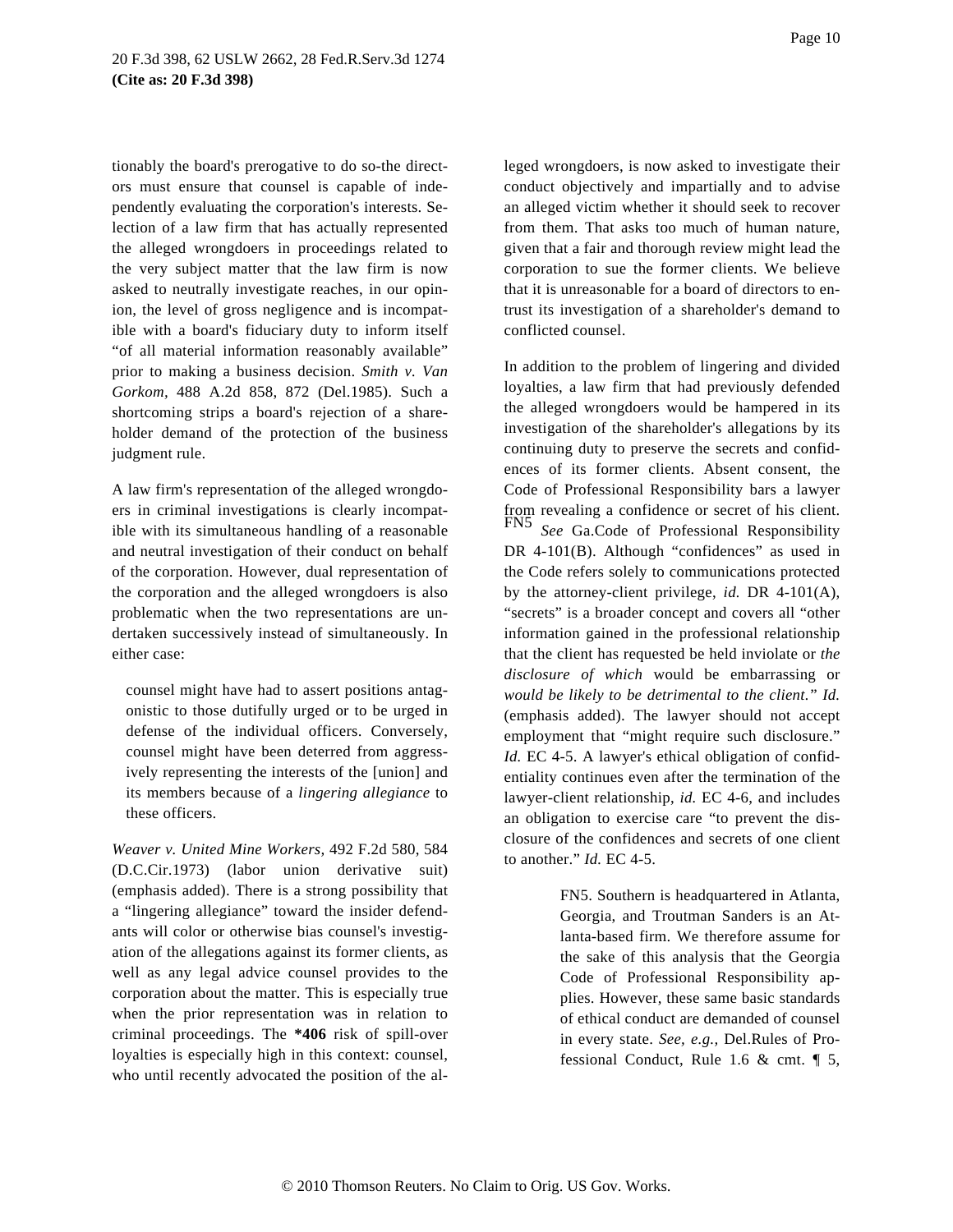#### Rule 1.9.

The lawyer's ethical duty of confidentiality is much broader than the scope of the attorney-client evidentiary privilege. *Brennan's Inc. v. Brennan's Restaurants, Inc.,* 590 F.2d 168, 172 (5th Cir.1979). As a result, a law firm that had previously represented an alleged wrongdoer would be obligated not to reveal any non-public information, from whatever source derived, obtained in the course of the prior representation. By definition, the duty protects information acquired by means other than privileged communications with the client. Therefore, much of the protected information might have been uncovered by an investigation conducted by truly independent counsel on behalf of the corporation. But counsel who has previously represented the alleged wrongdoers in connection with the very conduct in question, and who is thereby burdened with a confidentiality duty to them, is not truly independent. It would be unrealistic to expect a lawyer or law firm to unlearn that which it had already learned about a case and then to reinvestigate, rediscover, and relearn that same information, all without betraying the interests of either the former or the present client. So long as it is assumed that the conflicted law firm would observe its ethical obligation of confidentiality in the conduct of its investigation, a board's selection of that firm as the primary investigator is tantamount to a decision to forego "material information reasonably available." *Aronson v. Lewis,* 473 A.2d 805, 812 (Del.1984). Only if the board were entitled to assume that the conflicted law firm would violate its duty to its former clients might it be reasonable to give that firm control over the investigation; even so, the problem of divided and lingering loyalties remains unmitigated. We conclude that it would be unreasonable and, in fact, grossly negligent, for a board of directors to assume or expect a law firm to violate such a well established ethical obligation. Selection of such a firm to conduct a board's investigation turns a blind eye to material information that would otherwise be available to the board, and therefore falls short of the standards that shareholders have a right to ex-

#### pect from the board.

Our analysis is not a novel approach; corporate boards frequently employ independent counsel in similar circumstances. In this very case, the outside directors retained **\*407** Mr. Fifield of the Sidley & Austin law firm as independent counsel in response to the Stepak demand letter. That action evidences the outside directors' recognition that they could not rely upon the conflicted law firm of Troutman Sanders in regard to the demand. The problem, at least as alleged, is that the outside directors' use of Mr. Fifield was not co-extensive with the need for independent counsel. Instead, they relied heavily upon Troutman Sanders. *See infra,* at 409-10.

[9] In sum, if a shareholder pleads with sufficient particularity facts that, taken as true, show that a board's consideration of his demand was dominated by a law firm that represents or previously represented an alleged wrongdoer in criminal proceedings related to the very subject matter of the demand, then the shareholder raises a reasonable doubt that the board's rejection of his demand was an informed decision protected by the business judgment rule. In such a case, the shareholder's complaint is entitled, on a wrongful refusal theory, to survive a Rule 23.1 motion to dismiss.

Having concluded that such a conflict can, when properly pleaded, establish that a board's refusal was wrongful and, consequently, that a shareholder may properly prosecute a derivative action on the corporation's behalf, we must now examine Stepak's complaint and its attached exhibits to determine whether this particular plaintiff has satisfied the Rule 23.1 particularity requirements. We determine first whether he has pleaded with particularity that Troutman Sanders dominated the outside directors' consideration of the demand, and second, whether he has pleaded with particularity that Troutman Sanders was a conflicted law firm.

b. Stepak Has Alleged with Particularity that Troutman Sanders Dominated the Outside Directors'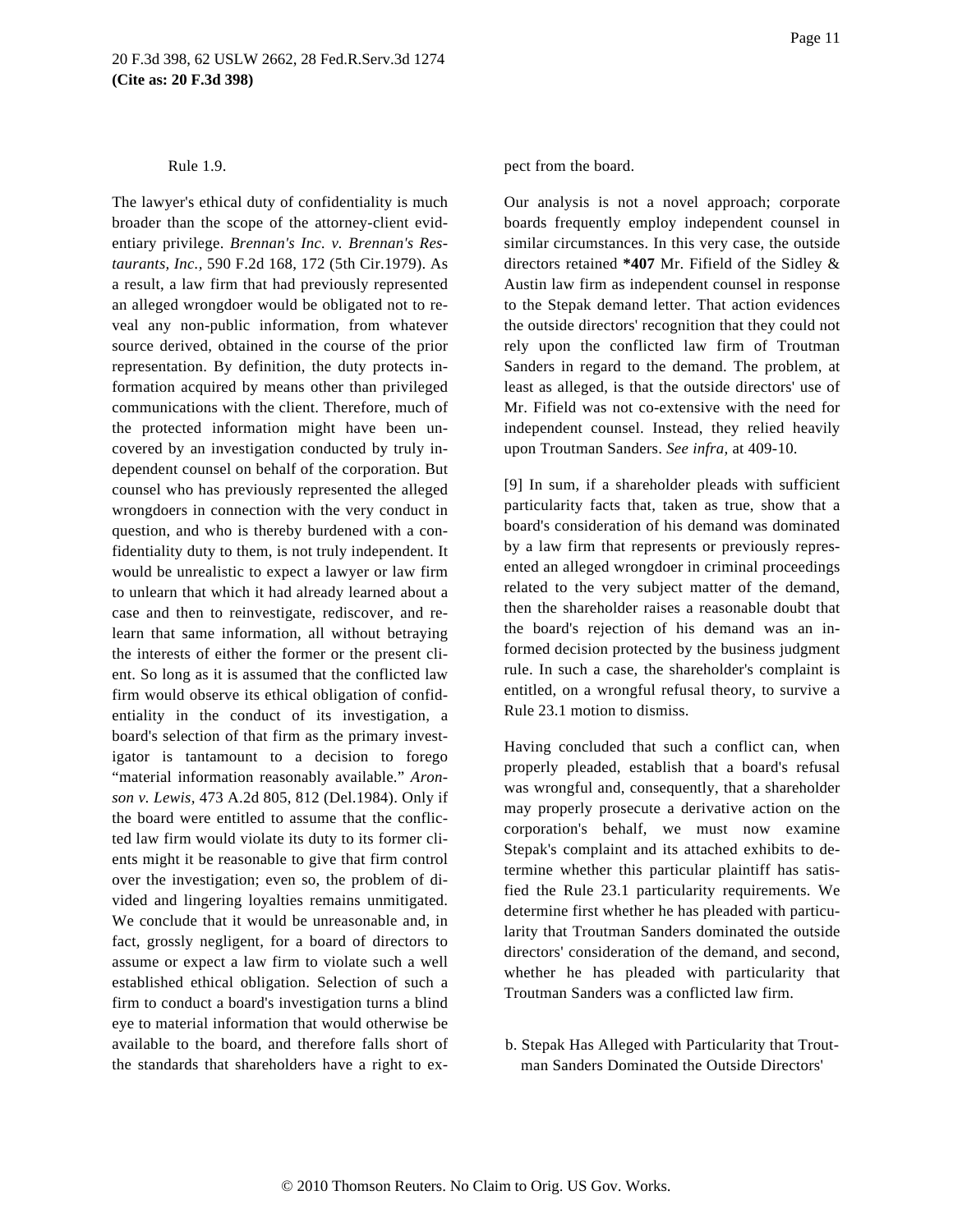#### Consideration of His Demand.

The following discussion is based on the wellpleaded factual *allegations* of Stepak's complaint and its attached exhibits which, for present purposes, we are required to take as true. *Grobow v. Perot,* 539 A.2d 180, 187 (Del.1988).

At the time Stepak's demand was received, considered, and rejected by the outside directors, Southern had no in-house legal staff. Instead, Troutman Sanders served as Southern's general counsel. Although the outside directors retained Mr. Fifield of Sidley & Austin as independent counsel at sometime prior to their September 21 meeting, Troutman Sanders handled the directors' correspondence with Stepak and his attorney, and conducted the actual investigation into Stepak's allegations. The outside directors first met to consider Stepak's demand on September 21, 1990. In preparation for this meeting, Troutman Sanders prepared and furnished the outside directors with ten volumes of "detailed factual ... and legal analyses responsive to each area discussed in Stepak's letter." Because Stepak attached the minutes of the September 21 and 24, 1990, meetings to his complaint, they are incorporated into his pleading, Fed.R.Civ.P. 10(c), and must be considered in evaluating the defendants' Rule 23.1 motion to dismiss. *See Levine v. Smith,* 591 A.2d 194, 214 (Del.1991). The minutes were prepared by Troutman Sanders and reviewed by both that firm and by Mr. Fifield, the outside directors' independent counsel. Therefore, information in the minutes relating to Troutman Sanders' and Mr. Fifield's presence and participation at the meetings must be taken at face value and any ambiguities should be construed against Troutman Sanders and Mr. Fifield, who prepared and reviewed the minutes, and against their clients, whose minutes these are. The minutes of the September 21 and 24 board meetings reveal that Troutman Sanders dominated the presentation of facts to the outside directors, as they are alleged to have dominated the investigation itself. The minutes also demonstrate that Troutman Sanders

provided the outside directors with legal advice concerning Stepak's allegations and the outside directors' potential responses.

Six Troutman Sanders attorneys were present at the September 21 meeting. Mr. Dalton of Troutman Sanders opened the meeting with a discussion of:

the legal standards applicable to the board's consideration of the demand. He reviewed the previous consideration by the **\*408** board and its committees of the issues raised by Mr. Stepak's demand. He discussed factual data, outlines and summaries, supporting documentation and legal analyses which addressed all issues raised by Mr. Stepak's demand relating to: (1) the Company's accounting for power plant spare parts; (2) the disclosures in the Company's dividend reinvestment and stock purchase plan securities filings; (3) Gulf Power Company political contributions; and (4) witness intimidation and retaliation allegations.

Minutes of September 21, 1990, Meeting, at 1-2. Discussion and questions followed. Stepak's counsel then entered the meeting, addressed the outside directors, and left. Next, a second Troutman Sanders attorney presented a report concerning the spare parts accounting issue which was followed by questions and discussion. Then, a third Troutman Sanders attorney addressed the alleged securities violations and more questions and discussion followed this presentation.

The Troutman Sanders attorneys left the meeting just before lunch and the outside directors' independent counsel, Mr. Fifield, addressed the outside directors for the one and only time. After lunch the six Troutman Sanders attorneys re-entered the meeting. A lawyer from the firm Beggs & Lane gave a presentation on the political contributions issue. FN6 The directors also heard from insider defendants Addison and McCrary and from a representative of the Arthur Andersen accounting firm on the political contributions issue. A Troutman Sanders attorney and the Beggs & Lane lawyer then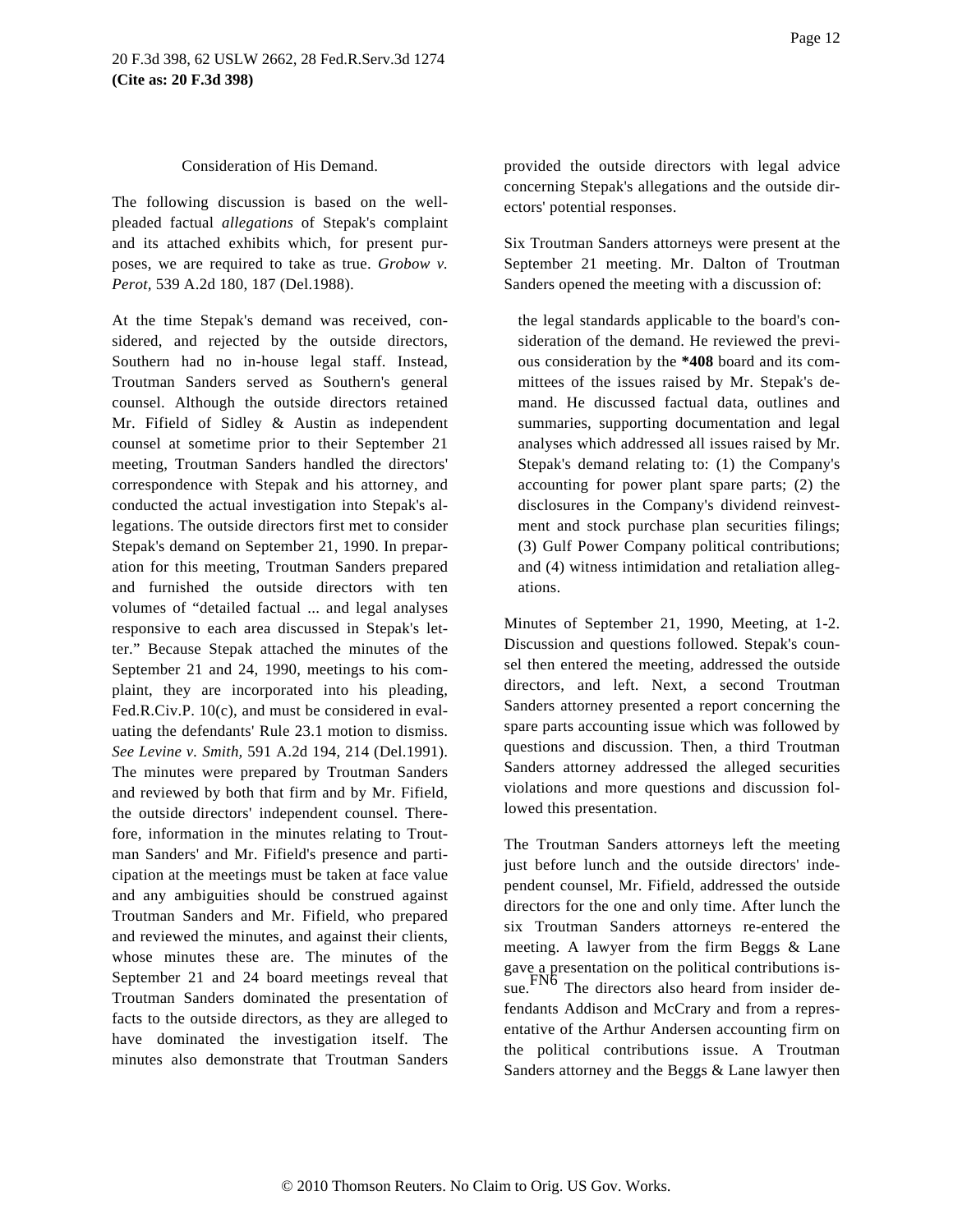reported on the witness intimidation allegations. Their report was followed by questions and discussion of a general nature. Troutman Sanders attorneys were present during the deliberation and vote. The outside directors deliberated and voted unanimously not to pursue Stepak's allegations. They then instructed Mr. Dalton of Troutman Sanders to draft a letter informing Stepak of their decision.

> FN6. Other than Mr. Fifield and Stepak's counsel, the Beggs & Lane lawyer was the only non-Troutman Sanders attorney to address the outside directors. The record does not indicate whom Beggs & Lane represented, nor has that firm entered an appearance in this appeal. The defendants do not argue that Beggs & Lane was independent or that its presence in any way mitigated Troutman Sanders' domination of the meeting.

The outside directors reconvened on September 24, 1990, to review Mr. Dalton's draft refusal letter. Mr. Fifield was not present at this meeting despite the fact that further, possibly substantive, "discussion and questions" took place. Mr. Dalton, a Troutman Sanders attorney, was present and involved in the continued discussions. The outside directors instructed him to dispatch the refusal letter to Stepak.

Stepak has alleged that Troutman Sanders dominated the investigation and presentation, and participated in the advisory process. We conclude that Stepak has alleged with sufficient particularity that Troutman Sanders dominated the outside directors' consideration of his demand. We turn now to the question of whether he has alleged with sufficient particularity that Troutman Sanders was a conflicted law firm with respect to his demand.

c. Stepak Has Alleged with Particularity that Troutman Sanders Was a Conflicted Law Firm with Respect to the Subject Matter of Stepak's Demand.

Rule 23.1 requires a derivative plaintiff to allege particularized facts, not bare legal conclusions. *Grobow v. Perot,* 539 A.2d 180, 187 (Del.1988). Thus, an allegation simply that Troutman Sanders was a conflicted law firm would not satisfy Rule 23.1. Instead, Stepak must allege specific facts which, if true, would establish why Troutman Sanders was conflicted. In paragraph 97 of the complaint, Stepak alleges that Troutman Sanders "defended Southern's officers and directors in the criminal investigations described hereinabove...." Paragraph 97 alleges two specific facts: (1) that Troutman Sanders had defended some of Southern's officers and directors in criminal investigations;<br> $FN7$  and  $(2)$  \*400 if and  $(2)$  \*409 that those criminal investigations concerned conduct involved in Stepak's demand. If true, these factual allegations establish that the outside directors were grossly negligent in confiding the conduct of their investigation to Troutman Sanders, and raise a reasonable doubt that the outside directors acted in an informed manner in rejecting Stepak's demand. The particularity requirement has been met.

> FN7. It is unclear whether Stepak is alleging that, at the time it conducted the outside directors' investigation into his demand, Troutman Sanders *currently* represented Southern's officers and directors or instead that the firm *had previously* represented them. Clearly it would have been unreasonable for the outside directors to ask Troutman Sanders to present a neutral evaluation of the demand were Troutman Sanders simultaneously representing the very people whose actions it was to investigate. However, because of the particularity requirement of Rule 23.1, we construe the allegation narrowly, as claiming only that Troutman Sanders had previously represented officers and directors of Southern, and that Troutman Sanders was asked to investigate Stepak's demand after its representation of those officers and directors had ended.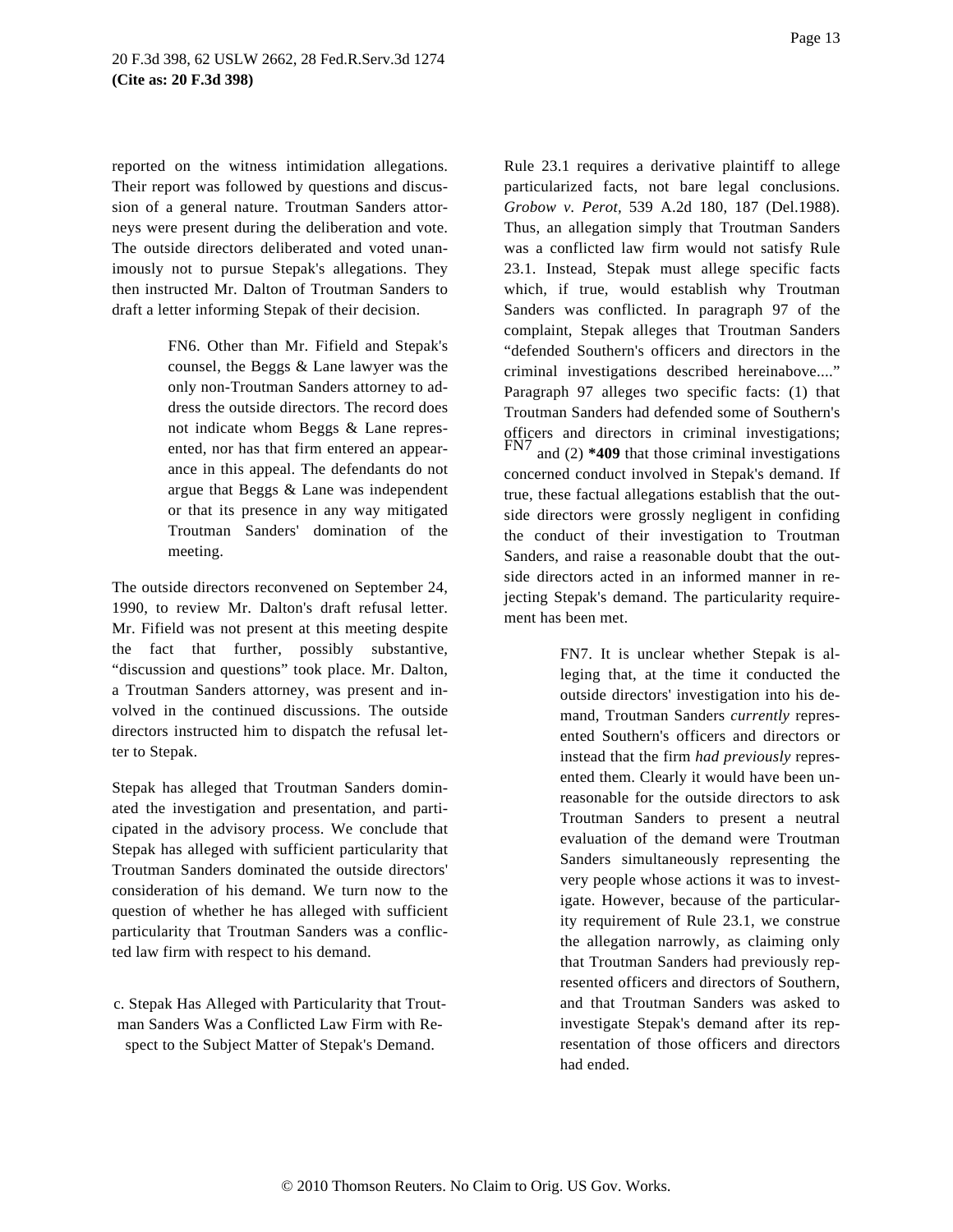The defendants vigorously contest Stepak's assertion that Troutman Sanders represented the directors and officers in the criminal investigations. The defendants' contention, although relevant to the ultimate outcome of the litigation, is not relevant to this appeal which involves only the pleadings. Nothing in the complaint or its attached exhibits suggests that Troutman Sanders did not represent some of the directors or officers. The allegations are that Troutman Sanders did. On remand, in order to prove those allegations, Stepak will have to establish that Troutman Sanders did in fact represent some of the directors and officers in criminal investigations involving the same subject matter as the demand. Nothing in this opinion precludes the defendants from moving for summary judgment at a later date, after Stepak has been afforded a reasonable opportunity for discovery, should such proof be lacking.

# d. No Corrective Steps Appear in the Pleading Record Sufficient to Remove the Taint of Troutman Sanders' Alleged Conflict.

The defendants argue that the presentation by Mr. Fifield, the outside directors' independent counsel, was sufficient to remove any taint associated with Troutman Sanders' involvement. We disagree. The pleading record, which includes the minutes of the critical meetings, supports Stepak's view that Troutman Sanders not only did virtually all the investigating, but also did the lion's share of the presenting, and a significant part of the advising, at the September 21 meeting. The firm coordinated the meeting and six of its lawyers were present at all times, except when Mr. Fifield addressed the outside directors, which he did only once. Troutman Sanders lawyers addressed the outside directors both before and after Mr. Fifield. Compared to Mr. Fifield, the Troutman Sanders lawyers had the first and the last word. Further, Mr. Fifield played no investigative role but instead limited his contribution to legal advice. Thus, to the extent that Troutman Sanders' alleged conflict affected its investigation and presentation of the facts, as opposed to its legal

analyses, Mr. Fifield's presentation could not have remedied the effects of the conflict. Mr. Fifield was not even present at the September 24 meeting, even though "discussion and questions followed" Mr. Dalton's presentation of his draft rejection of Stepak's demand. Whatever cleansing effect Mr. Fifield's lone presentation on September 21 might have had, it was overwhelmed by the omnipresence of the Troutman Sanders' attorneys.

At oral argument, Mr. Fifield conceded that it is reasonable to infer that Troutman Sanders had a conflict of interest from the fact that he was retained by the outside directors. Nonetheless, in his argument to this Court, Mr. Fifield tried to deemphasize the impact of Troutman Sanders' conflict by describing the outside directors' investigation, and their September 21 meeting, as "an adversarial process." The gist of that argument is that because the outside directors heard from a number of different sources, including Stepak's counsel, all views were adequately presented and the outside directors served, much like a jury, as an impartial trier of fact. The major problem with this argument is that the outside directors, like a jury, controlled neither which facts they heard nor the legal guidance given them to put the evidence into the proper context. **\*410** In a jury trial, the role of informational gatekeeper and legal adviser is played by an impartial judge. In this case, that role was played by a conflicted law firm. Just as a biased judge would eviscerate the adversary system's value as a dispute resolution mechanism, a conflicted law firm can eviscerate the decisional process of a corporate board.

Counsel's adversarial process analogy proves too much, for it concedes that Troutman Sanders' presentation of facts and legal advice was designed to show the insufficiency of the "adversary's" point of view. To describe the complaining shareholder as the adversary of corporate counsel, whose mission is to assist in the corporation's pursuit of its best interests, is to treat the shareholder as the corporation's enemy. The fallacy of labelling an aggrieved shareholder as a corporate adversary should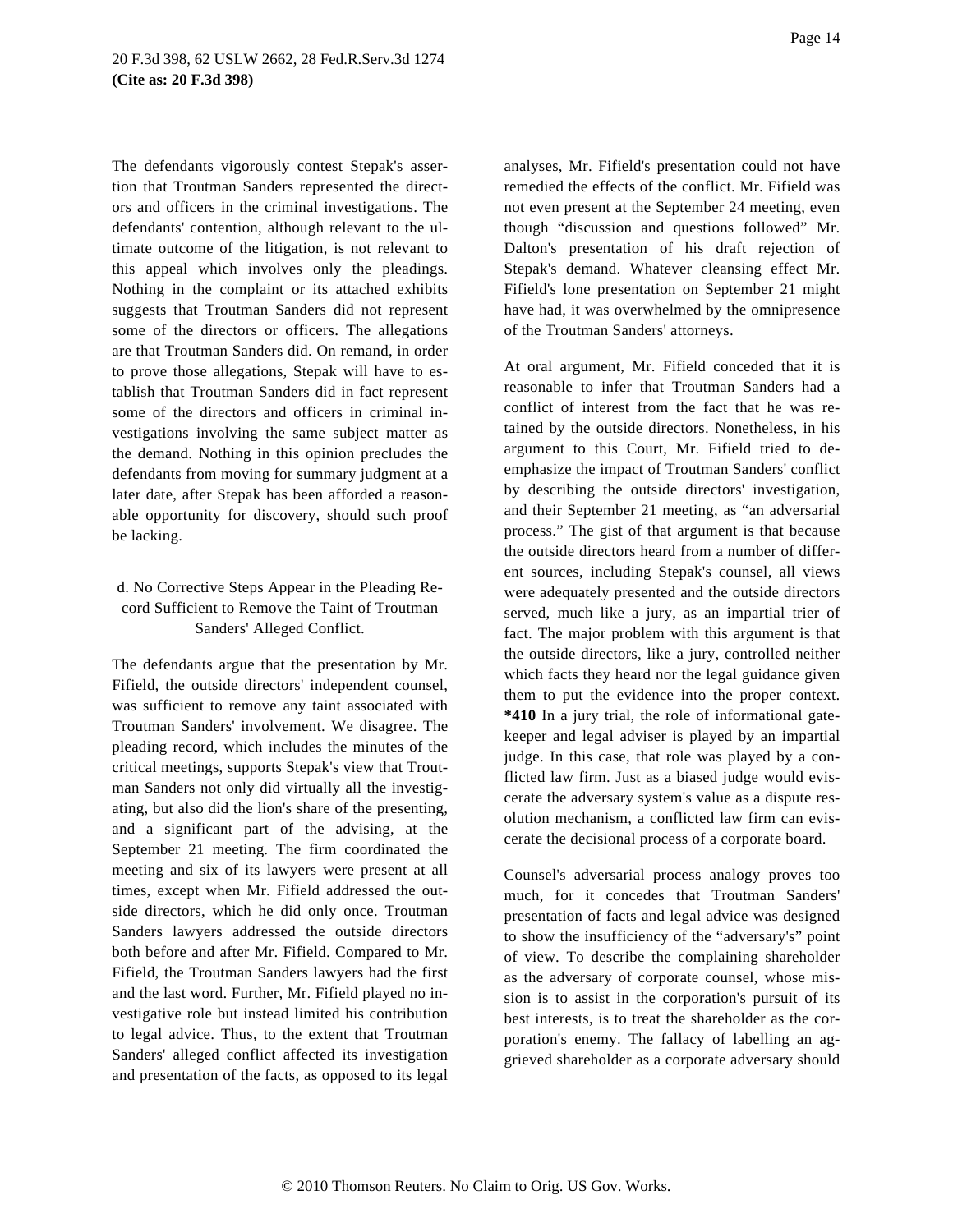be immediately apparent. When the shareholder's allegations are meritorious, the shareholder renders a service to the corporation by bringing those allegations to the board's attention. Furthermore, Delaware law imposes an affirmative duty upon a board to conduct a reasonable investigation. *Cf. Levine v. Smith,* 591 A.2d 194, 213 (Del.1991) (stating that once demand is made and refused by the board in good faith, "the only issue remaining ... is the reasonableness of [the] Board's investigation of [the] demand"). The directors shirk this duty when they rely on a shareholder to present the case for corporate action while assigning in advance to corporate counsel the task of demonstrating that action is not warranted. An adversarial approach is all the more problematic because the shareholder is not normally entitled to discovery at the demand stage. The deck will be heavily stacked in corporate counsel's favor; corporate counsel will have access to confidential exculpatory material within the corporation's possession whereas the shareholder will be unable to obtain confidential inculpatory material. Corporate counsel's superior access should be used to marshal for the board all reasonably available material facts; it should not be used to rig the outcome of the inquiry. Far from remedying the problem of conflicted corporate counsel, an adversarial approach to the investigation and evaluation of a shareholder demand, at least as it allegedly occurred in this case, is in and of itself incompatible with the directors' fiduciary obligations and strips any resultant decision of the protection of the business judgment rule.

#### e. Conclusion.

Standing alone, the role that Troutman Sanders is alleged to have played in the outside directors' consideration of Stepak's demand would not raise a reasonable doubt that rejection of Stepak's demand was a valid exercise of their business judgment. Delaware law fully protects corporate directors who rely on the services and advice of professionals reasonably believed to be competent. *See* 8 Del.C. § 141(e). However, Stepak also alleges that Troutman Sanders defended Southern's officers and directors in criminal investigations arising out of activities covered by his demand. This is an allegation of specific fact, not a conclusory assertion, and we consider it as true for purposes of this appeal. *Grobow v. Perot,* 539 A.2d 180, 187 (Del.1988). Taken together, these allegations raise a reasonable doubt about the reasonableness of the outside directors' efforts to inform themselves prior to rejecting Stepak's demand. If, as alleged, Southern's outside directors relied on a conflicted law firm to investigate the demand and present the facts to them, then the outside directors acted unreasonably and failed to take necessary steps to inform themselves of " 'all material information reasonably available to them.' " *Smith v. Van Gorkom,* 488 A.2d 858, 872 (Del.1985) (quoting *Aronson v. Lewis,* 473 A.2d 805, 812 (Del.1984)).

The problem in this case is not the amount of time or the quantity of ink expended by or on behalf of the outside directors in preparation for the September 21 and 24 meetings. The Delaware Supreme Court has stated on numerous occasions that there is no pre-set formula that corporate boards must follow to be considered properly informed. *See, e.g., Levine v. Smith,* 591 A.2d 194, 214 (Del.1991). A board is entitled to wide latitude in the conduct of its investigation; however, even the most generous and forgiving standard has its limits or it is no standard at all. The Delaware Supreme Court has set the boundary at gross negligence. *See Smith v.* **\*411** *Van Gorkom,* 488 A.2d 858, 873 (Del.1985); *Aronson v. Lewis,* 473 A.2d 805, 812 (Del.1984). Control over the flow of information to a decision maker yields substantial control over the ultimate decision. The ability of the investigator to exercise its mission competently and impartially is central to the investigation's effectiveness in informing the directors. It is unreasonable to trust a conflicted law firm to present the relevant information and to do so in a neutral manner. If Stepak's allegations are true, Southern's outside directors acted in a unreasonable manner by entrusting the investigation of Stepak's demand to Troutman Sanders;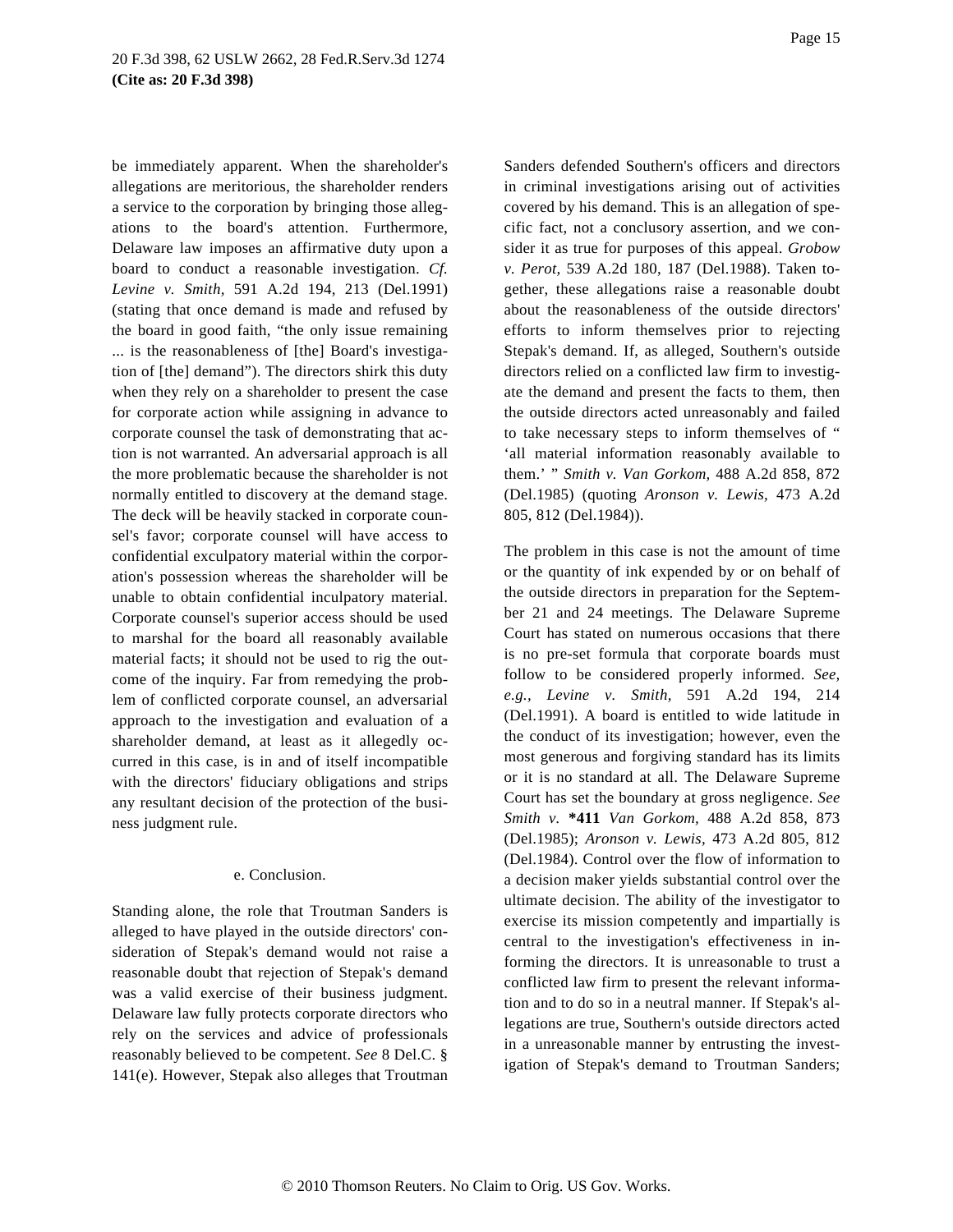the outside directors were grossly negligent.

Our holding is a limited one. We do not mean to imply that the outside directors either could not have or should not have *heard from* Troutman Sanders. As counsel for the defendants observed at oral argument, the outside directors might have been grossly negligent to ignore that which Troutman Sanders knew or might have known, assuming the firm was free to convey that information. However, there is a significant difference between hearing from Troutman Sanders as part of the investigation and having the firm conduct the investigation.

#### **2. The Board's Good Faith**

[10] Stepak also argues that the outside directors' rejection of his demand was not made in good faith. According to Stepak, Southern's directors and officers' liability insurance contains an insured versus insured exclusion. Such an exclusion denies insurance coverage when the corporation (or a director, officer, or corporate affiliate) sues an officer or director, even in a derivative context. The exclusion does not apply when a shareholder sues an officer or director. Stepak alleges that counsel informed the outside directors that a rejection of the demand would leave intact a \$140 million insurance umbrella whereas acceptance of the demand would expose the directors to personal liability. Stepak's allegation boils down to a claim that the outside directors, most of whom are named as defendants, rejected his demand, not because it was in the corporation's best interests, but to protect their own wealth. Stepak essentially seeks a *per se* rule that corporate directors can never be trusted to exercise proper business judgment when their personal assets are on the line. However logical this proposition, absent the "rare case[ ]" and "egregious" circumstances, it is not the law in Delaware. *See, e.g., Aronson,* 473 A.2d at 815 ("However, the mere threat of personal liability for approving a questioned transaction, standing alone, is insufficient to challenge either the independence or disinterestedness of directors...."); *Decker v. Clausen,* Del.Ch. (Nos. 10,684 & 10,685, Nov. 6, 1989), 15 Del.J.Corp.L. 1022, 1028 (1990) (stating that an allegation of insured v. insured liability exclusion is but a variation on the directors suing themselves refrain).

Stepak attempts to distinguish the Delaware precedents by alleging not merely the *existence* of the insurance exclusion but also that it was *expressly brought to the outside directors' attention* during their deliberations. It would be a strange rule indeed that held that a company may have this type of insurance policy but that the directors, who have the responsibility for governing the corporation, must not know about it. The directors are under a fiduciary duty to keep themselves apprised of corporate affairs. *See, e.g., Francis v. United Jersey Bank,* 87 N.J. 15, 432 A.2d 814 (1981) (requiring directors to keep informed of and to monitor corporate affairs and activities); Robert C. Clark, *Corporate Law* § 3.4.1, at 125-26 & n. 9 (1986). Stepak's argument would lead to the perverse result that the business judgment rule would protect the outside directors' refusal of his demand so long as they failed to inform themselves of a fact, but would deny such protection if the directors fully informed themselves. We therefore reject Stepak's argument that knowledge of an insured v. insured exclusion presents the "egregious" circumstances necessary to defeat application of the business judgment rule. In view of the case law and the record we are unable to say that the district court abused its discretion.

### B. MONDSCHEIN'S CLAIM OF DEMAND FU-**TILITY**

[11] Unlike Stepak, Mondschein did not make a demand upon the Board. Instead, **\*412** Mondschein alleged that demand was futile and therefore excused. The district court rejected this argument and held that under *Spiegel v. Buntrock,* 571 A.2d 767 (Del.1990), and *Stotland v. GAF Corp.,* 469 A.2d 421 (Del.1983), Stepak's demand precluded any